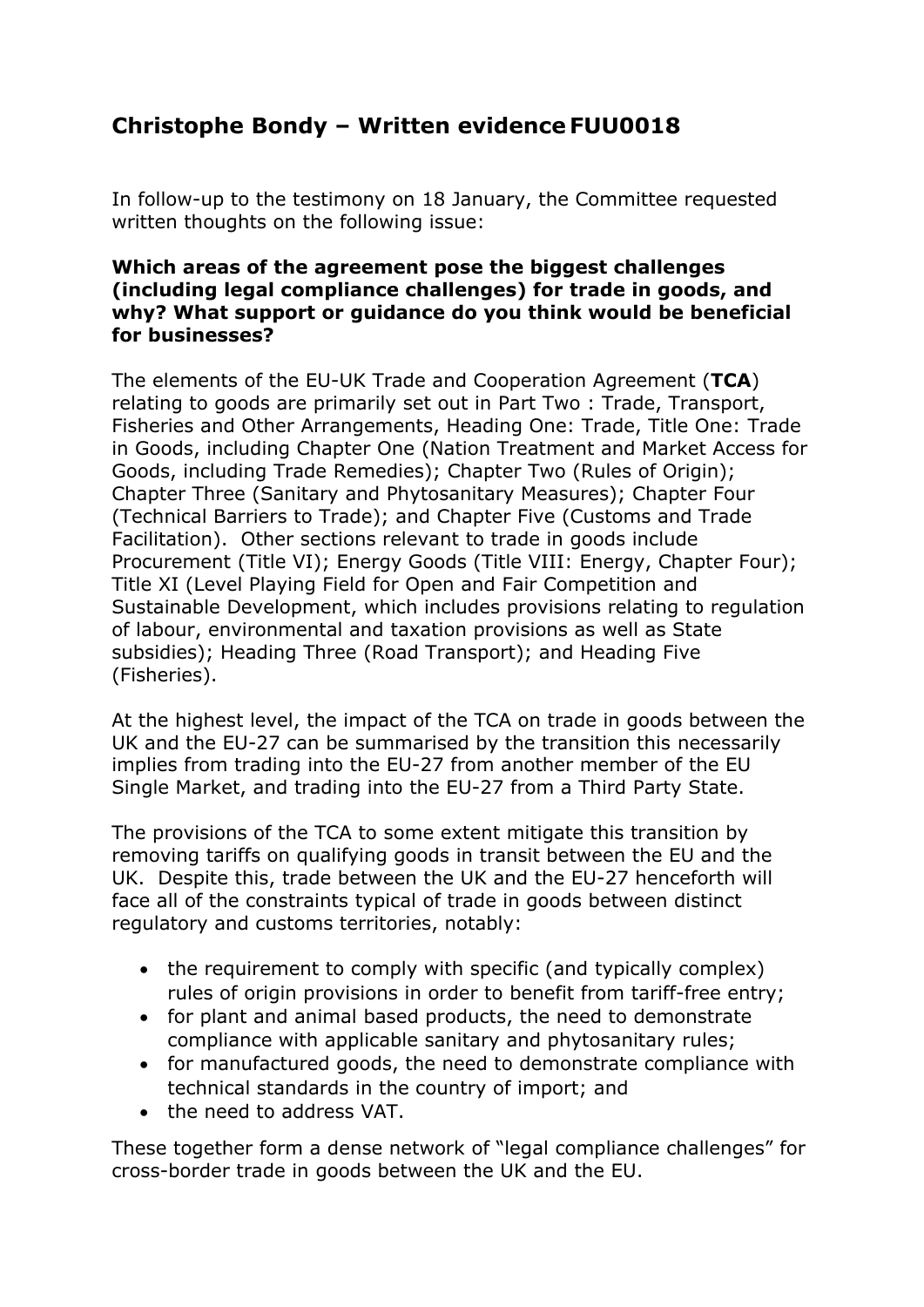Moreover, the above are not only requirements to fill out the relevant forms, but also to comply in substance with the underlying regulatory standards that are the condition precedent to sales into a particular market – particularly into a highly-regulated market such as the EU. UK based manufacturers wishing to continue to sell into the EU (which I understand to date has been their primary market) will need to comply on a dynamic basis with EU regulatory frameworks going forward. This also will pose legal compliance challenges as UK-based manufacturers will need to remain mindful of the evolving regulatory environment in the EU, over which they will have no formal control.

In light of the specific "safeguard" provisions of the TCA, UK-based manufacturers will face further potential challenges to trade, depending upon the direction of travel of domestic UK regulatory policy. Simply put, the more the UK is perceived as undercutting EU-based producers in favour of UK competitors on the basis of regulatory arbitrage on "level play field" issues, the greater risk such UK-based businesses will face retaliatory EU market access measures.

Restrictions on the supply of transport services, notably limitations on the ability of UK-based transporters to function within the EU-27, constitute another basic barrier to trade in goods from the UK across the EU-27, at least if UK land transport services are employed.

Leading UK newspapers such as the Financial Times have been tracking the specific issues UK-based manufacturers and traders in goods have already been facing in their EU-directed trade under the TCA regime. Such early signals provide a map for the challenges faced by UK-based manufacturers and traders in goods in the new TCA environment. These issues likely will be compounded, as the UK ramps up full application of border verifications in the first half of 2021.

In terms of UK Government support, to the extent UK border management capacity currently is deficient (as described in public reporting), that obviously should be addressed as a matter of urgency. Beyond this, in both the shorter and longer run, the UK actively should pursue beyond-the-border measures and other forms of regulatory cooperation with the EU, aimed at facilitating confirmation of regulatory compliance with EU standards. Such issue management is endemic in deep economic relationships such as that of Canada and the US under the USMCA (formerly NAFTA), reflected in sustained engagement between regulators and trade officials on both sides of the border. However, this too will have its limits : the EU historically has been reluctant to engage in deep mutual recognition of regulatory standards, outside of the overall ecology of the Single Market.